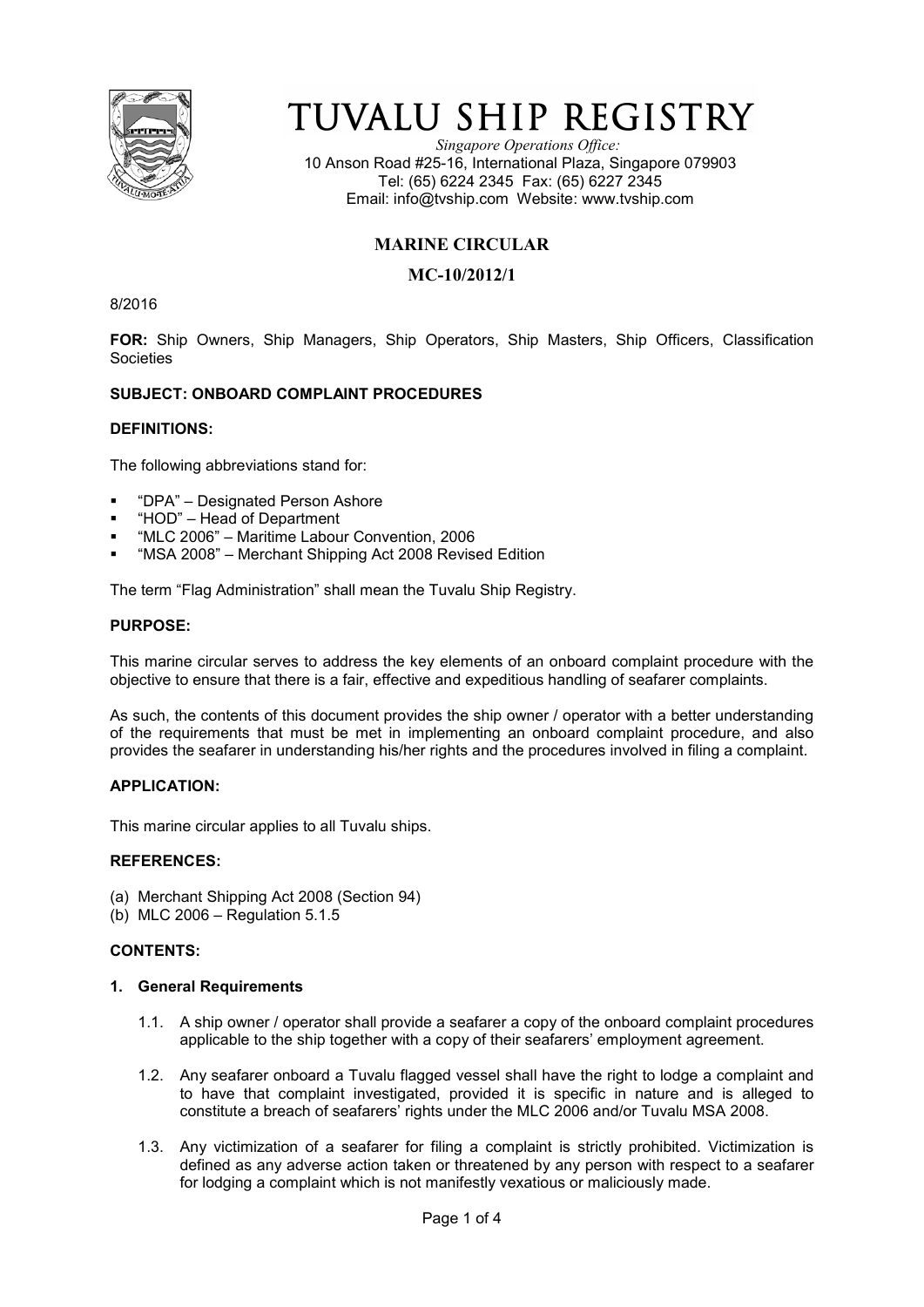#### **2. Complaint Procedures**

- 2.1. Notwithstanding the procedures laid down in an individual seafarer's contract of employment, the following procedures shall be observed.
- 2.2. The onboard complaint procedures shall include:
	- 2.2.1. Contact information for the Company DPA or his/her designee;
	- 2.2.2. Contact information for the Office of the Flag Administration:

Tuvalu Ship Registry Email: info@tvship.com Tel: +65-6224-2345 PIC: Officer-in-charge of Crewing Affairs

- 2.2.3. Contact information for the Competent Authority of the seafarers' country of residence; and
- 2.2.4. The name of the person(s) onboard ship who can, on a confidential basis, provide seafarers with impartial advice on their complaint and assist them in following the complaint procedures. Such assistance rendered by this person may include attending meetings or hearings, if requested by the complainant seafarer.
- 2.3. Any seafarer with a complaint shall have the ability to have the matter addressed by bringing it to the attention of the proper authority on board, as provided below:
	- 2.3.1. Superior Office (i.e. Immediate Supervisor)
	- 2.3.2. HOD
	- 2.3.3. Master
- 2.4. Complaints should be sought to be resolved at the lowest level possible; and only when the matter cannot be resolved to the satisfaction of both parties, should it be elevated to the next level.
- 2.5. Officers and/or crew members shall, within seven (7) days from the date of the alleged cause of the complaint, bring the matter to their Immediate Supervisor, HOD, the Master, or his/her appointee, who in the chain of command dealing with the complaint have a further seven (7) days each to bring about a solution to the matter, provided that this time limit is appropriate to the seriousness of the matter.
- 2.6. Notwithstanding the above, seafarers shall have the right to complain directly to the Master and, where they consider it necessary, to the Company DPA or his/her designee for conciliation.
- 2.7. Should a complaint reach the level of the Master, the Master shall:
	- 2.7.1. Conduct an investigation or inquiry, as appropriate;
	- 2.7.2. Reference the terms and conditions of employment; and
	- 2.7.3. Seek the advice of the Company DPA or his/her designee where necessary.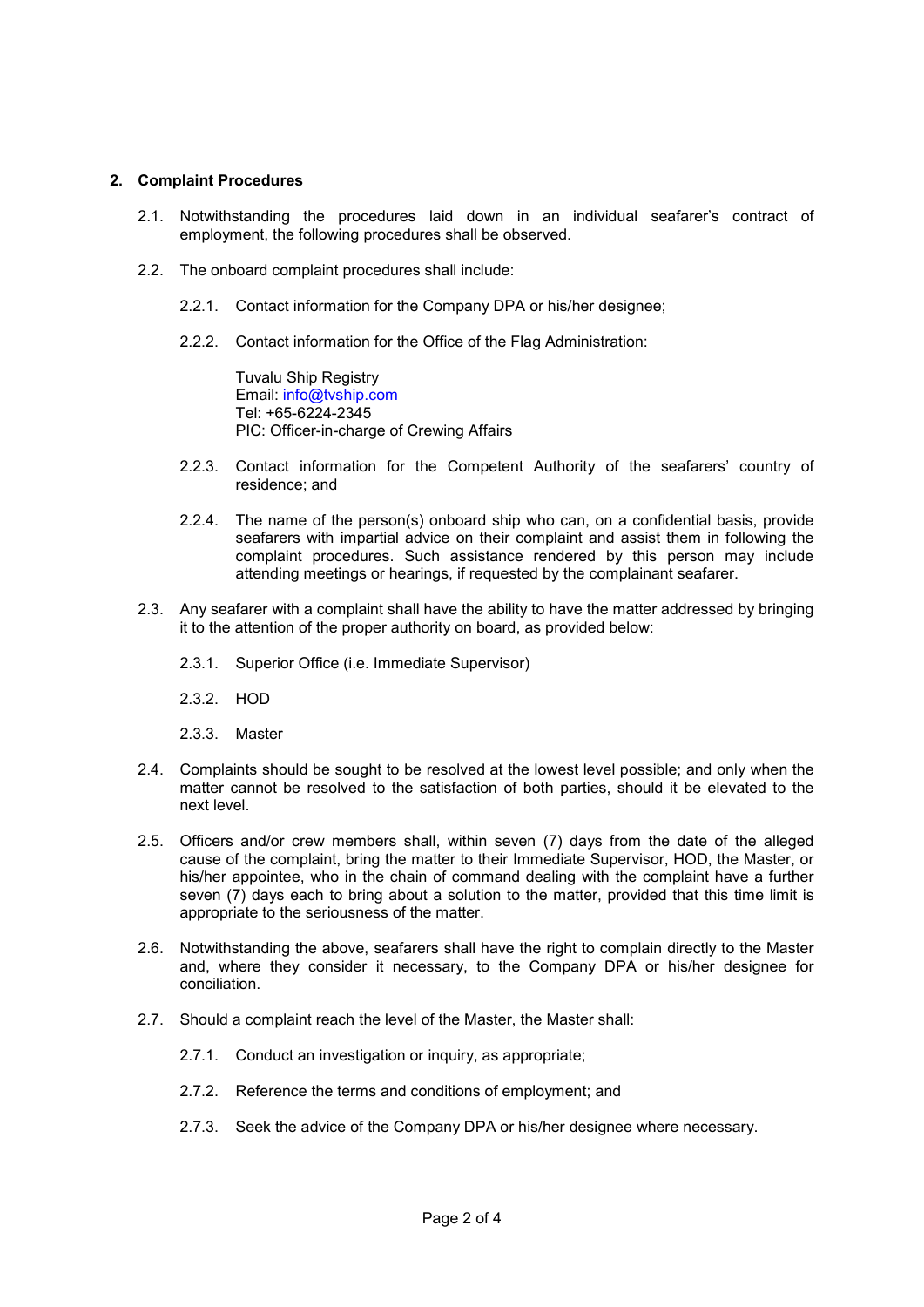- 2.8. If the Master cannot reconcile the complaint, the matter should be formally referred within 14 days to the Company DPA or his/her designee who must conciliate the matter in accordance with the terms and conditions of employment.
- 2.9. If a matter is to the prejudice of the Master, then a seafarer should present his/her case directly to the Company DPA or his/her designee.
- 2.10. Until such time as the Company DPA's decision is received, the Master's decision shall be binding on all parties.

## **3. External Authorities**

- 3.1. Seafarers shall have the right to file a complaint directly to an appropriate external authority, such as, but not limited to:
	- 3.1.1. a Flag State Inspector;
	- 3.1.2. a Flag Administration Recognized Organization Inspector;
	- 3.1.3. a port State control officer;
	- 3.1.4. a local seafarer labour organization representative; or
	- 3.1.5. other seafarer welfare assistance services.
- 3.2. Should a complaint reach the level of external authorities, that authority shall be provided with the contact information of the Flag Administration and requested to communicate the complaint to the Flag Administration (refer to section 2.2.2 above).
- 3.3. The Flag Administration shall communicate the complaint to the Company DPA who shall then be expected to resolve the matter in accordance with the terms and conditions of employment to the satisfaction of both parties.

## **4. Unresolved Disputes & Arbitration Rules**

- 4.1. It is Tuvalu's policy to place the primary responsibility to settle any dispute or difference on the ship owners / operators and ship owner organizations, and seafarers and labour organizations in order to avoidance unnecessary interruption in maritime commerce.
- 4.2. As per section 2 above, seafarers shall present their case to the ship owner / operator through the Master or his/her appointee, or, if the matter is to the prejudice of the Master, then directly to the ship owner / operator. Seafarers may be represented in the matter by a labour organization (e.g. Seafarer's Union) which is a party to the labour agreement that covers wages and other terms and conditions of employment. Efforts shall be made to conciliate the matter and to find an agreeable solution.
- 4.3. If the dispute cannot be resolved through the on board complaint procedure in the appropriate timeframe allotted, the crew members shall have 14 days thereafter to bring it through the Master or his or her appointee to the employer; or if the matter may be to the prejudice of the Master, then directly to the employer (in accordance to section 2.8 and 2.9 above). From here, the employer and the seafarers shall have a period of 30 days to reach a settlement.
- 4.4. If the dispute cannot be resolved after 30 days in accordance to section 4.3 above, then either party shall have a further 30 days to call upon the Flag Administration, or an agent appointed by the Flag Administration, to act as mediator to endeavour to find a solution to the matter satisfactory to both parties. The conciliation and mediation procedures shall be informal.